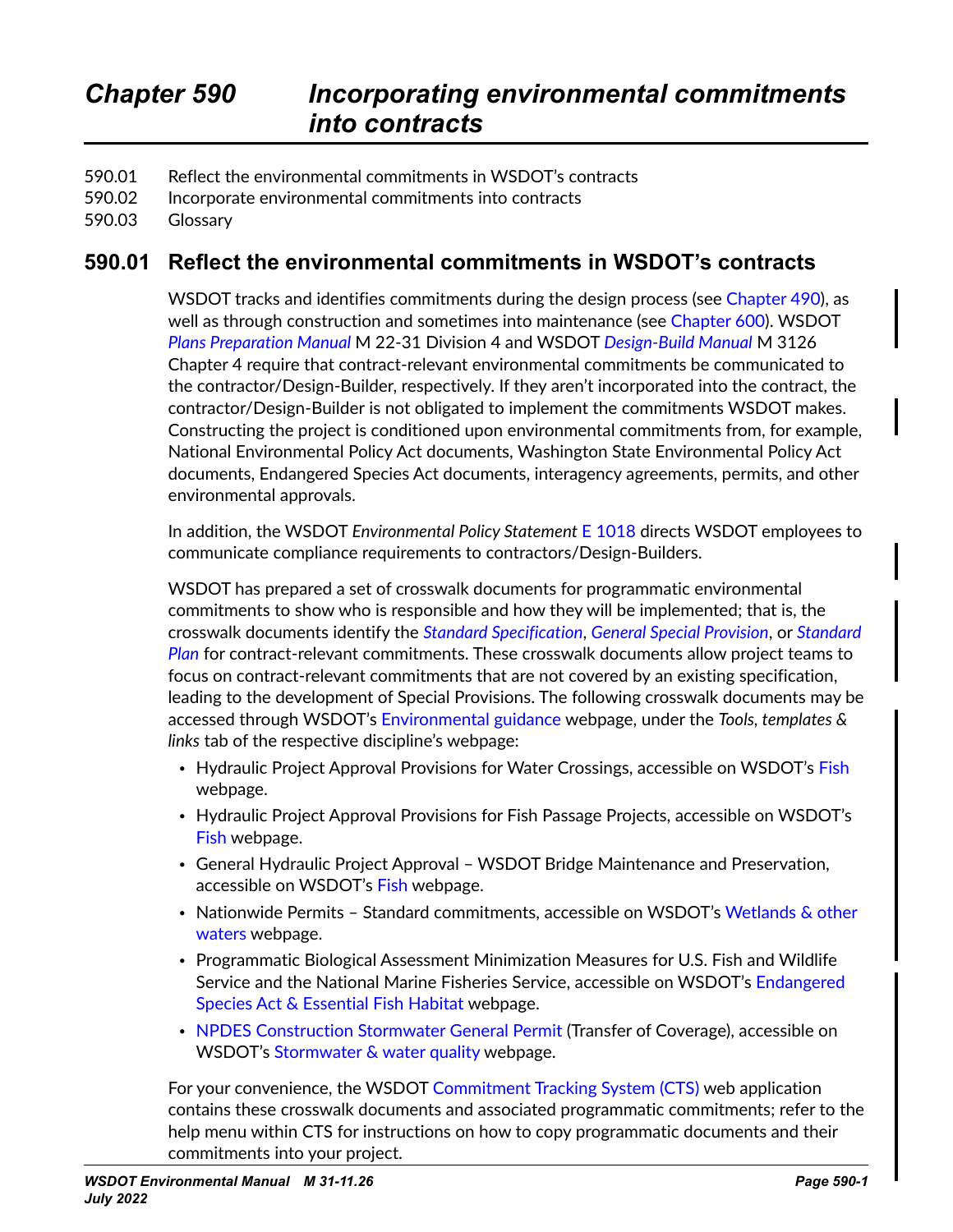## **590.02 Incorporate environmental commitments into contracts**

The Region/Mode/Megaprograms Environmental Office is responsible for creating and maintaining the commitment file (WSDOT *[Design Manual](https://wsdot.wa.gov/engineering-standards/all-manuals-and-standards/manuals/design-manual)* M 22-01 Section 225.04). Commitments assigned to the contractor/Design-Builder must be incorporated into contracts. For Design-Bid-Build projects, commitments for which the contractor is responsible are added into contracts during the Plans, Specifications and Estimates (PS&E) phase. For Design-Build projects, commitments for which the Design-Builder is responsible are added into the Request for Proposal (RFP); refer to the *[Design-Build Manual](https://wsdot.wa.gov/engineering-standards/all-manuals-and-standards/manuals/design-build-manual)* M 3126 Chapter 4, as well as the instruction boxes within [RFP Template,](http://sharedot/eng/cn/hqconstr/dpb/DB%20Templates/Forms/AllItems.aspx) Section 2.8 *Environmental,* for more information about incorporating commitments into the RFP. The level of detail incorporated into commitments differs by project delivery method (e.g., Design-Bid-Build or Design-Build). For example, commitments incorporated into Design-Bid-Build contracts are typically fairly precise because the contracting occurs further along in design. Alternatively, commitments incorporated into Design-Build RFPs may be more conceptual because they are described early in the design phase.

For each commitment, identify which contract document will address the requirement. Per Section 590.01, refer to crosswalk documents or [CTS](https://remoteapps.wsdot.wa.gov/audit/compliance/commitments/Default.aspx) to find contract coverage information for common and general commitments. Note, both delivery methods (i.e., Design-Bid-Build and Design-Build) may reference *[Standard Specifications](https://wsdot.wa.gov/engineering-standards/all-manuals-and-standards/manuals/standard-specifications-road-bridge-and-municipal-construction)* and General Special Provisions (GSPs) in contracting documents. If it is determined that an environmental-specific Special Provision is needed for the project, or if an existing Standard Specification needs to be changed, the Region/Mode/Megaprograms Environmental Office should coordinate with the Project Office, appropriate headquarters (HQ) Subject Matter Expert(s) (SME), and HQ Environmental Compliance Lead; for Design-Build projects, you should also coordinate with the [RFP Template Technical Requirement SME](http://sharedot/eng/cn/hqconstr/dpb/DB%20Templates/SME%20Contact%20List.xlsx?Web=1) for the given section (e.g., 2.8 *Environmental*, 2.30 *Water Crossings*).

The Project Office is responsible for facilitating an Environmental Commitments Meeting (*[Plans Preparation Manual](https://wsdot.wa.gov/engineering-standards/all-manuals-and-standards/manuals/plans-preparation-manual)* M 22-31 Division 4). An Environmental Commitments Meeting isn't the same as a preconstruction meeting, as it occurs during procurement (see Chapter 600 for more information on preconstruction meetings). During the Environmental Commitments Meeting, the Region/Mode/Megaprograms Environmental Office and the Design and Construction Project Engineers (or designees) review the commitment file to ensure responsibility for each commitment has been correctly assigned, and that contract documents accurately and thoroughly reflect commitments. Likewise, any commitments added or changed during procurement still need to be updated and tracked in the commitment file; see Chapter 490 for information on tracking commitments during design and Chapter 600 on closing commitments upon completion. It is the responsibility of the Region/Mode/ Megaprograms Environmental Office to clearly communicate to the Project Engineer at the Environmental Commitments Meeting how commitments are addressed within the contract. If using [CTS](https://remoteapps.wsdot.wa.gov/audit/compliance/commitments/Default.aspx) to track commitments, refer to the help menu within CTS for instructions on how to create a Contract Coverage report.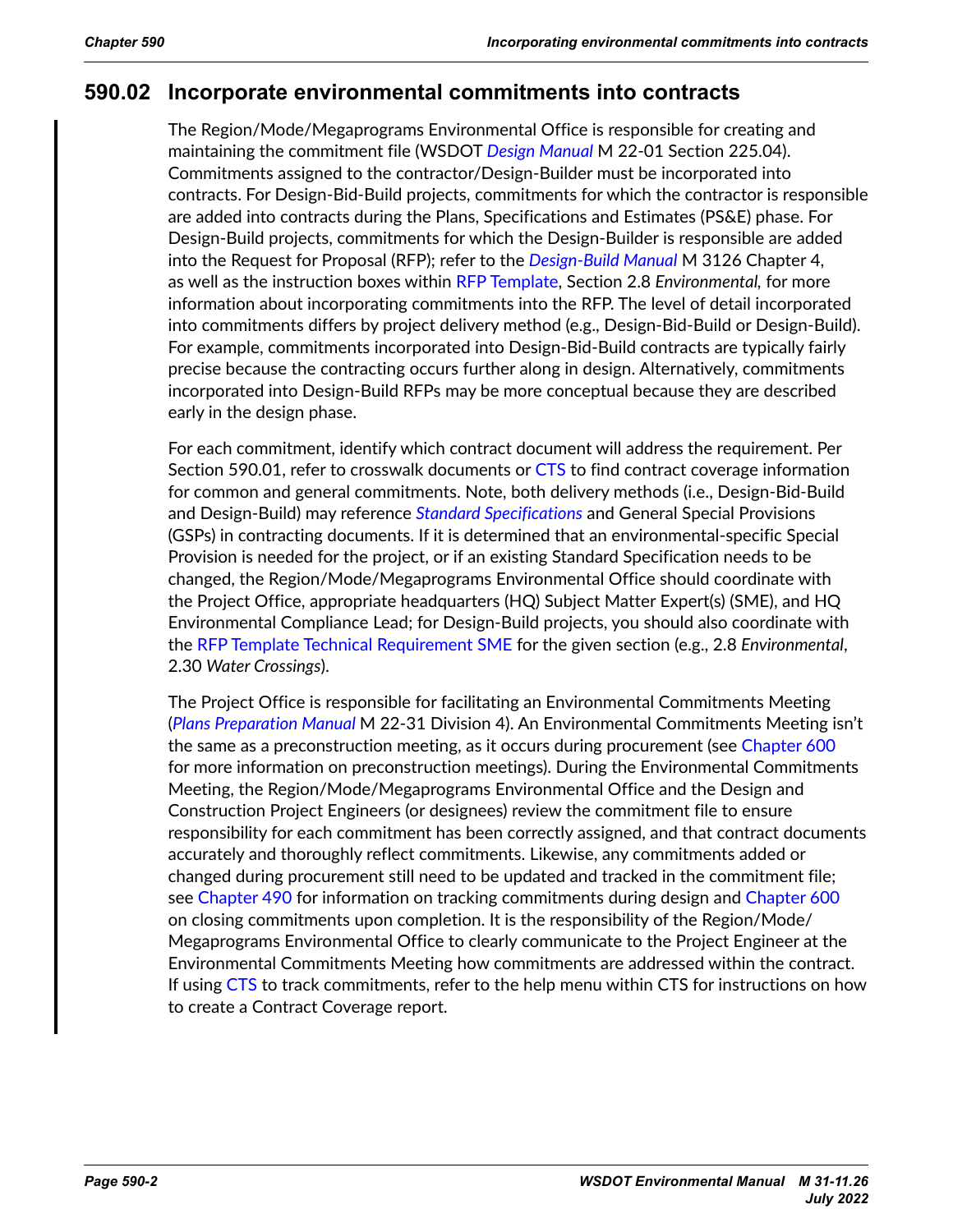## **590.03 Glossary**

These definitions provided context for incorporating commitments into contracts. Some terms may have other meanings in a different context.

**Commitment –** An obligation that WSDOT makes within an environmental document or agreement for the project; or an expectation imposed upon WSDOT by another agency through a permit or approval for the project. Commitments can be either the agency's or the contractor's/Design-Builder's responsibility to implement.

**Commitment File –** This file serves as the repository for all final environmental documents leading to development of the contract.

**Commitment Tracking System –** The [Commitment Tracking System \(CTS\)](https://remoteapps.wsdot.wa.gov/audit/compliance/commitments/Default.aspx) is a WSDOT web application that allows you to store commitments in a secure computer network server, plus manage the responsibility (WSDOT, contractor/Design-Builder, or both) and implementation method (guidance document or contract) for the commitment. It also allows you to store compliance records, document the status, and report details about commitments from their inception through project delivery and on to maintenance.

**Environmental Commitments Meeting –** A project-level meeting facilitated by the Project Office between the Design, Construction, Plans, and Environmental Offices used to incorporate commitments into contract.